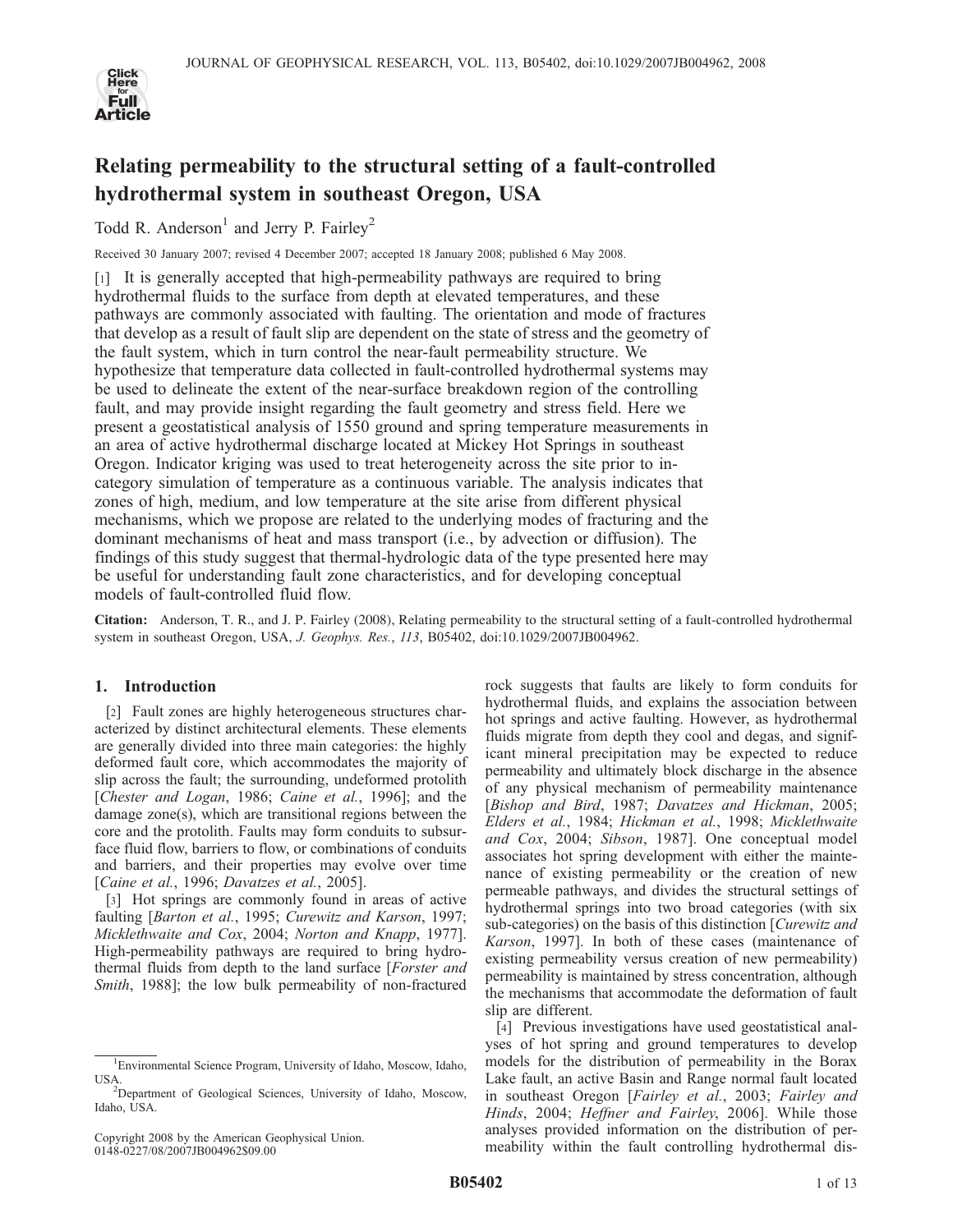

Figure 1. Shaded relief map, showing the location of the study area at Mickey Hot Springs, located in the Alvord Basin, southeast Oregon, USA. Reprinted from Heffner and Fairley [2006] with permission from Elsevier.

charge at the site, a worldwide survey of more than 800 hot springs found that the only about 6% of all hydrothermal springs are distributed along the trace of a controlling fault (the setting of the Borax Lake hot springs), whereas approximately 29% of hydrothermal activity occurs either at the tip-lines of single faults or in the interaction area between two fault tips [Curewitz and Karson, 1997]. As a first step toward applying the methods developed in the Borax Lake system to a wider variety of structural settings, we present here a geostatistical analysis of temperature measurements made within the Mickey Hot Springs area in the Alvord Basin of southeast Oregon. In this study, we use indicator transforms to separate the measured temperatures into domains based on their spatial characteristics, and treat each domain as arising from a different generating process in subsequent continuous-variable simulations. This approach allows a more accurate representation of temperature distributions in the model domain, and provides insight into the distribution of heterogeneity at the Mickey Hot Springs site. Heterogeneity is of particular importance and influence in flow simulations [Eaton, 2006], and is often the most consequential feature of numerical simulations [Deutsch and Journel, 1998]. Indicator coding separates the property of interest (in this case, temperature) into exclusive domains prior to simulating the variable of interest within each category [Koltermann and Gorelick, 1996; Rubin, 2003], and may be useful in attaching physical significance to different generating processes. Following previous investigators [e.g., Fairley and Hinds, 2004;

Heffner and Fairley, 2006], temperature is treated as a proxy for permeability due to increased advective heat transport in areas of increased fracturing. Finally, we present some brief comments regarding the structural settings that could give rise to the distribution of temperature/permeability observed at the site and discuss possible applications of thermal data to the study of fault hydrologic architecture.

# 2. Geologic Setting

[5] The study area is located in the Alvord Basin of southeast Oregon (Figure 1), in the northern part of the Basin and Range Province. Horst and graben features are characteristic of the province due to east-west extension, and the Alvord Basin forms a complex north-south trending graben, bounded on the west by the Steens Mountain and Pueblo Mountains horst blocks, and on the east by the topographically lower Trout Creek Mountains horst block. The stratigraphic sequence of crystalline rocks that forms the basement complex is exposed along the basin-bounding Steens and Alvord faults on the western margin of the basin, comprising primarily volcanic or volcaniclastic rocks, including rhyolites, tuffs, and andesitic and basaltic lava flows that exceed 2500 m in total thickness. This sequence includes the Alvord Creek Formation, Pike Creek Volcanics, Steens Mountain Volcanics, and the Steens Mountain Basalt [Fuller, 1931; Williams and Compton, 1953]. Geologic maps of the area [Minor et al., 1987; Rytuba et al., 1982; Sherrod et al., 1989; Walker and Repenning, 1965] give more detailed descriptions of the stratigraphic sequence, and provide additional information on faults within and around the basin. Numerous north-northeast trending normal faults are found in the area due to regional extension and the basin is subject to dextral shearing [Pezzopane and Weldon, 1993] giving rise to strike-slip faults [Lawrence, 1976], some of which link the north-northeast trending normal faults [Williams and Compton, 1953].

[6] Three main groups of thermal springs discharge within the Alvord Basin. Borax Lake Hot Springs are located near the center of the valley, along the trace of an en echelon normal fault [Fairley et al., 2003]. Both Alvord and Mickey Hot Springs discharge from range-front faults. Alvord Hot Springs occur near the base of Steens Mountain along the western margin of the basin, while Mickey Hot Springs are at the base of Mickey Butte, on the opposite side of the valley from Alvord Hot Springs and further north. The geothermal system within the Alvord Basin has been described by several authors, including *Brown and* Peterson [1980], Cleary [1974], and Cummings et al. [1993]. Oxygen and hydrogen isotope analysis suggests that thermal waters within the valley are of meteoric origin [Cleary, 1974; Cummings et al., 1993; Koski and Wood, 2004], with recharge areas being topographic highs near the hot springs. Chemical and isotopic geothermometers indicate reservoir temperatures around  $200^{\circ}$ C [*Cummings et al.*, 1993; Koski and Wood, 2004]. Cummings et al. [1993] used stratigraphic reconstructions in conjunction with strontium isotope data to estimate depths of circulation of  $1.2 - 2.0$  km for Mickey Hot Springs, 2.0 – 2.5 km for Borax Lake Hot Springs, and 2.0 – 3.0 km for Alvord Hot Springs. The heat source for the hydrothermal areas in the basin is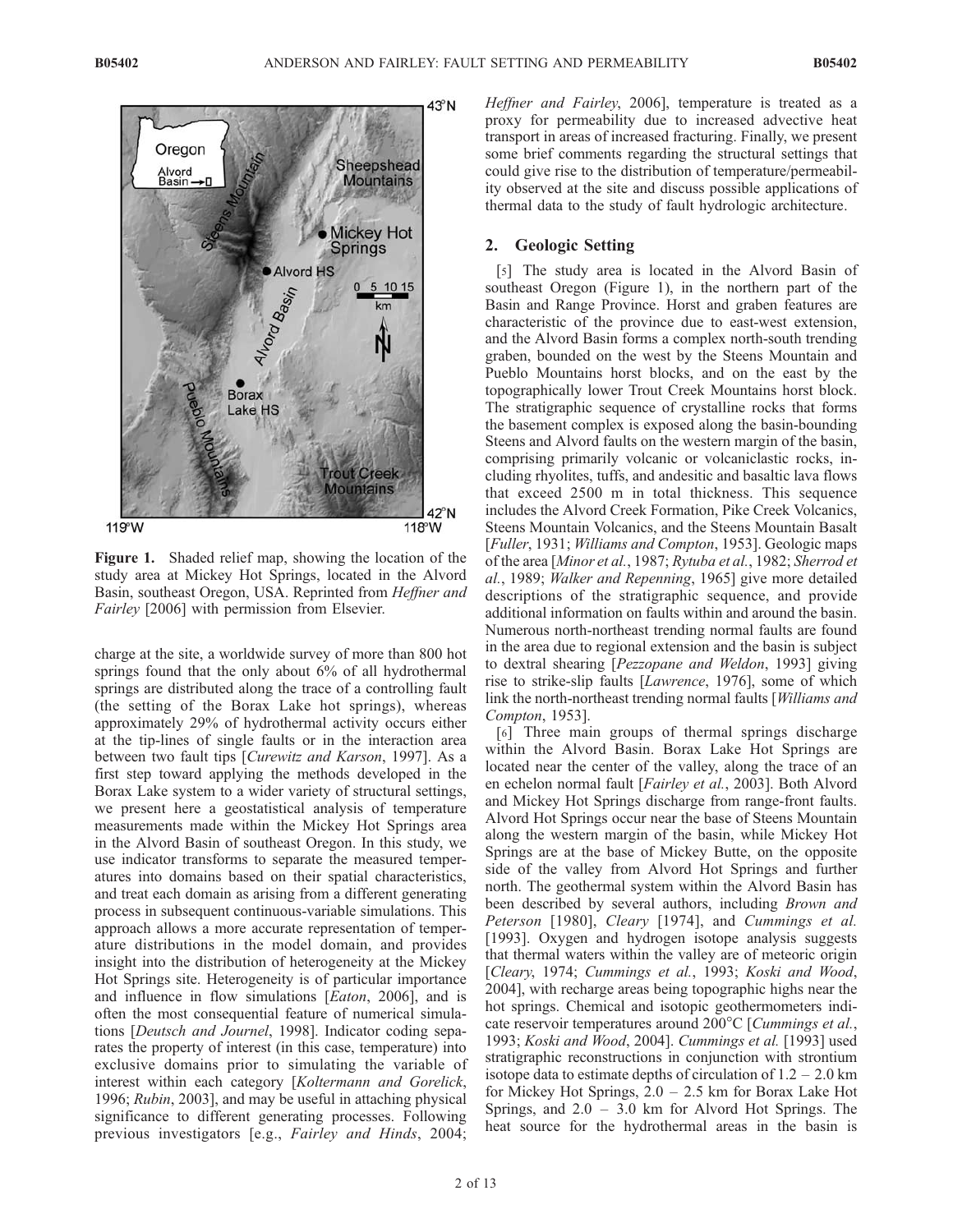#### B05402 ANDERSON AND FAIRLEY: FAULT SETTING AND PERMEABILITY



Figure 2. Topographic map of the Mickey Hot Springs study area. The filled-in circles represent the locations of individual hot spring vents. The area shown in this figure is a sub-domain of Figure 3. Contour interval is 2 m.

uncertain, but published evidence does not currently favor a magmatic component [Cleary, 1974; Koski and Wood, 2004].

[7] The site of the present investigation is Mickey Hot Springs (Figure 2). The study site is underlain by Miocene volcanic rocks, primarily the Steens Basalt [Sherrod et al., 1989; Walker and MacLeod, 1991; Walker and Repenning, 1965]. Hook [1981] describes two additional volcanic units in the Mickey area that overlay the Steens Basalt: a layer of rhyolite ignimbrite (Mickey Ignimbrite), overlain in turn by a series of basalt lava flows (Mickey Basalt). The hot springs are found within the Mickey Basin, a northeaststriking graben in the northeastern arm of the Alvord Desert. Major range-front faults in the area define the graben, with fault scarps in late Pleistocene and Holocene alluvial and lacustrine deposits apparent along the northwest and southeast range front margins; these deposits are associated with pluvial lakes in the Alvord Basin [Lindberg, 1999]. Faults in the area are mapped as normal or high-angle faults with a southeast or northwest direction of dip [Brown and Peterson, 1980; Hook, 1981; Walker and MacLeod, 1991; Walker and Repenning, 1965; Weldon et al., 2003]. Weldon et al. [2003] indicate activity along the range-front faults within the last 10,000 years, while *Lindberg* [1999] estimates an age of 2000 years for the youngest event on the fault that forms the range front to the north of the Mickey Hot Springs. Hook [1981] shows an intrabasin northeasttrending normal fault controlling the location of Mickey Hot Springs, but presented no additional detail regarding the geometry of the proposed fault (e.g., dip angle or direction). J.S. Oldow [unpublished data, 2006] mapped

additional intrabasin northeast-southwest striking normal faults in Mickey Basin, including two segments that capture the group of hot springs, placing the springs within a fault-tip interaction zone (Figure 3).

### 3. Data Collection

[8] The initial reconnaissance of the Mickey Hot Springs area took place in March 2003. 57 geothermal springs were identified and mapped using dual-frequency, radio-linked Lecia global positioning system receivers with an accuracy estimated to be better than one meter (horizontal). Additional fieldwork included a survey of spring temperatures and site characterization such as digital photographs and written descriptions of spring characteristics (e.g., shape, size, vegetation, geology). The data set used in the present study consists of 1550 temperature measurements taken within a 55  $\times$  36 m area of the southern, more active portion of Mickey Hot Springs. The data were collected over a one-day period during May 2004 to minimize the influence of diurnal temperature fluctuations. Ground temperatures were measured on a  $1 \times 1$  m grid spacing within the study area; temperatures were measured using DIGI-SENSE Type K Penetration (4 inch) thermocouple probes in conjunction with FLUKE 51 digital thermometers. Spring temperatures used in the analysis are based on three to five individual measurements per spring, taken as close to the vents as possible to minimize thermal mixing effects. In the analysis that follows, ground temperature measurements are assumed to be in approximate equilibrium with shallow  $(\sim 0.1 \text{ m})$  subsurface fluids, as is customary in problems of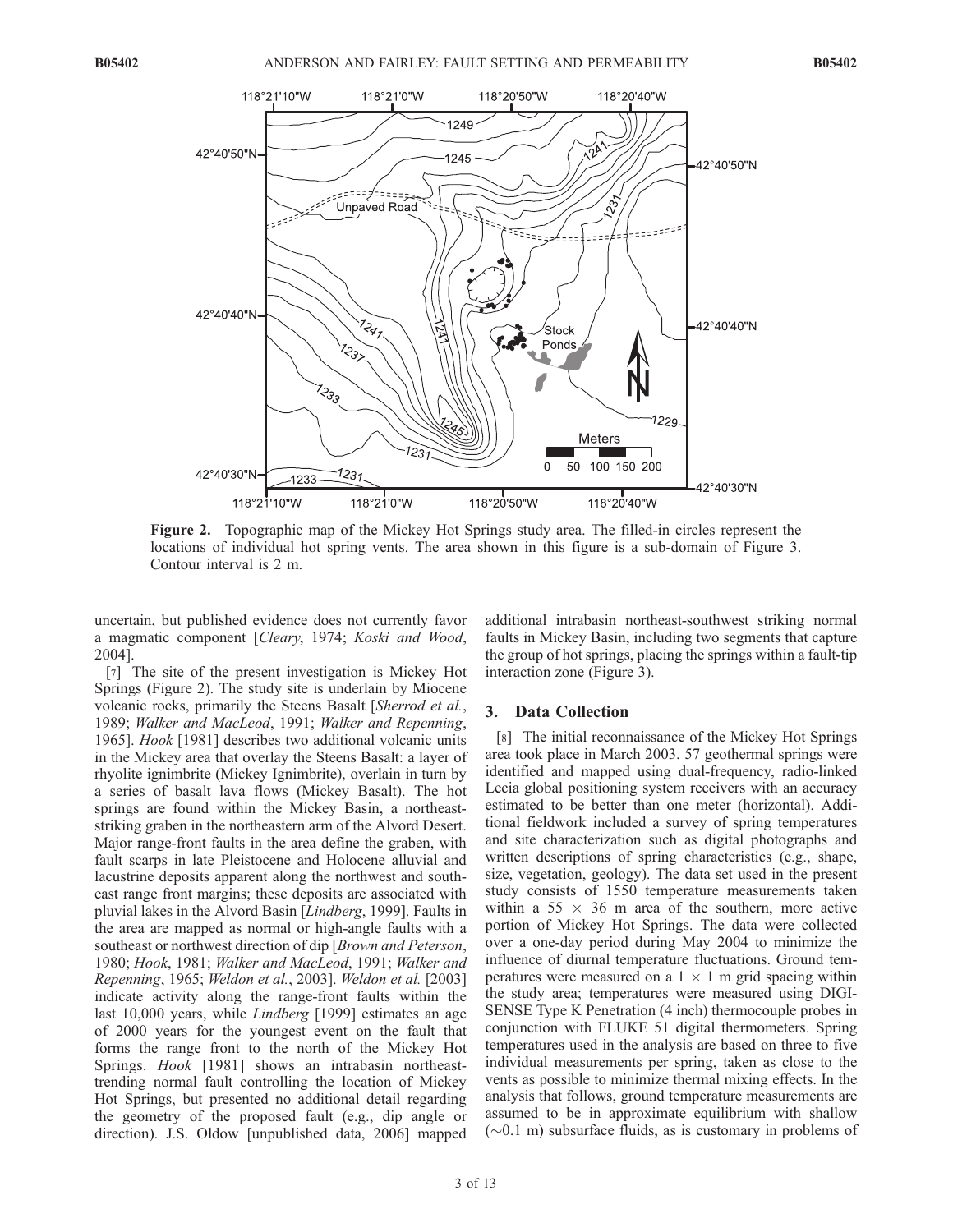

Figure 3. Topographic map of the study area and surroundings. The heavy lines indicate the positions of faults mapped in the field by J.S. Oldow [unpublished data, 2006]. The approximate area of the map shown in Figure 2 is indicated by the dotted line. Contour interval is 20 m.

heat and mass transport in porous media [e.g., *Catton*, 1985; Cheng, 1985; Wong and Dybbs, 1976].

#### 4. Geostatistical Analysis and Results

[9] The goal of any geostatistical analysis is to explain how a variable fluctuates in space or time using predictive statistics to characterize any unsampled value [Deutsch and Journel, 1998]. A tool commonly used to quantitatively describe spatial variability is the experimental variogram, defined mathematically as:

$$
\gamma(h) = \frac{1}{2N(h)} \sum (z_i - z_{i+h})^2
$$

where  $h$  is the separation or lag distance between data values  $z_i$  and  $z_{i+h}$ , and  $N(h)$  is the number of data pairs that are separated by the distance h [Deutsch and Journel, 1998; Goovaerts, 1997; Isaaks and Srivastava, 1989]. The experimental variogram is fitted with a model or linear combination of models such that a variogram value for any separation distance can be computed. The resulting variogram model can be used in a variety of ways to make estimates of unknown values at specific locations. Kriging is an estimation method that uses linear regression techniques to make estimates based on neighboring data values. The aim of kriging is to minimize the estimation error variance. Because kriging is an interpolator, it tends to overestimate small values and underestimate large values, resulting in a smoothed representation of spatial variability [Goovaerts, 1997]. Image simulation is an alternative to estimation. Simulation aims to reproduce the spatial distribution pattern and statistics of the sampled data.

Simulation is not an interpolator, but rather allows for the presence of extreme values and their pattern of continuity [Rubin, 2003].

[10] Large-scale heterogeneities are known to be consequential features of numerical models [Deutsch and Journel, 1998]. Unfortunately, models based on a continuous variable cannot reproduce severe heterogeneities or boundaries, necessitating additional steps in a geostatistical analysis if such heterogeneities are present and important. The geometry or spatial architecture of the major domains should be modeled and reproduced first using ''categorical'' variables, followed by simulation of the population within each domain. Situations such as this often benefit from an indicator approach: geometry is modeled and reproduced through the use of indicator transforms of the categorical variable type defined as [Deutsch and Journel, 1998]:

$$
ind_i = \begin{cases} 1, & if \quad x_i = s_k \\ 0, & otherwise \end{cases}
$$

where  $x_i$  is the data value and  $s_k$  is the category. This requires the specification of a categorical variable and category to create the indicator transform. A similar method could utilize indicator transforms of the continuous variable type defined as [Deutsch and Journel, 1998]:

$$
ind_i = \begin{cases} 1, & if \ x_i \leq cut_k \\ 0, & otherwise \end{cases}
$$

where  $x_i$  is the data value and  $cut_k$  is the cutoff or threshold value specified by the investigator. Experimental indicator variograms are calculated using the indicator transformed values for each category or cutoff, depending on the variable type. Each experimental indicator variogram is then modeled and the collection of models used in indicator kriging or simulation [e.g., Goovaerts et al., 1997; Journel and Alabert, 1990; Journel and Isaaks, 1984; Suro-Perez and Journel, 1990]. An indicator approach also avoids stretching the assumption of stationarity [Deutsch and Journel, 1998; Isaaks and Srivastava, 1989].

[11] The indicator approach was used in this study to delineate temperature domains within the study area. Experimental indicator variograms of the continuous variable (temperature) were computed using routines in the software suite GSLIB [Deutsch and Journel, 1998]. Nine isotropic variograms were computed using the entire sample data set; the nine decile temperature values were utilized as cutoffs in the indicator transforms. On the basis of these nine experimental indicator variograms, it was determined that there were three distinct domains represented within the data. Additional experimental indicator variograms were computed with cutoffs in the ranges of  $24.9 - 27.7$ °C and  $49.3 - 60.9$ °C, to investigate the temperature ranges in which the variograms appeared to change shape. It was determined that the cutoffs to divide the study area into different temperature domains would be set at 27.2 and  $58.1^{\circ}$ C; that is, any temperature measurement less than or equal to 27.2°C would be treated separately from any temperature that was greater than  $27.2^{\circ}$ C but less than or equal to  $58.1^{\circ}$ C, and any temperature measurement greater than  $58.1^{\circ}$ C would be treated separately from those that fell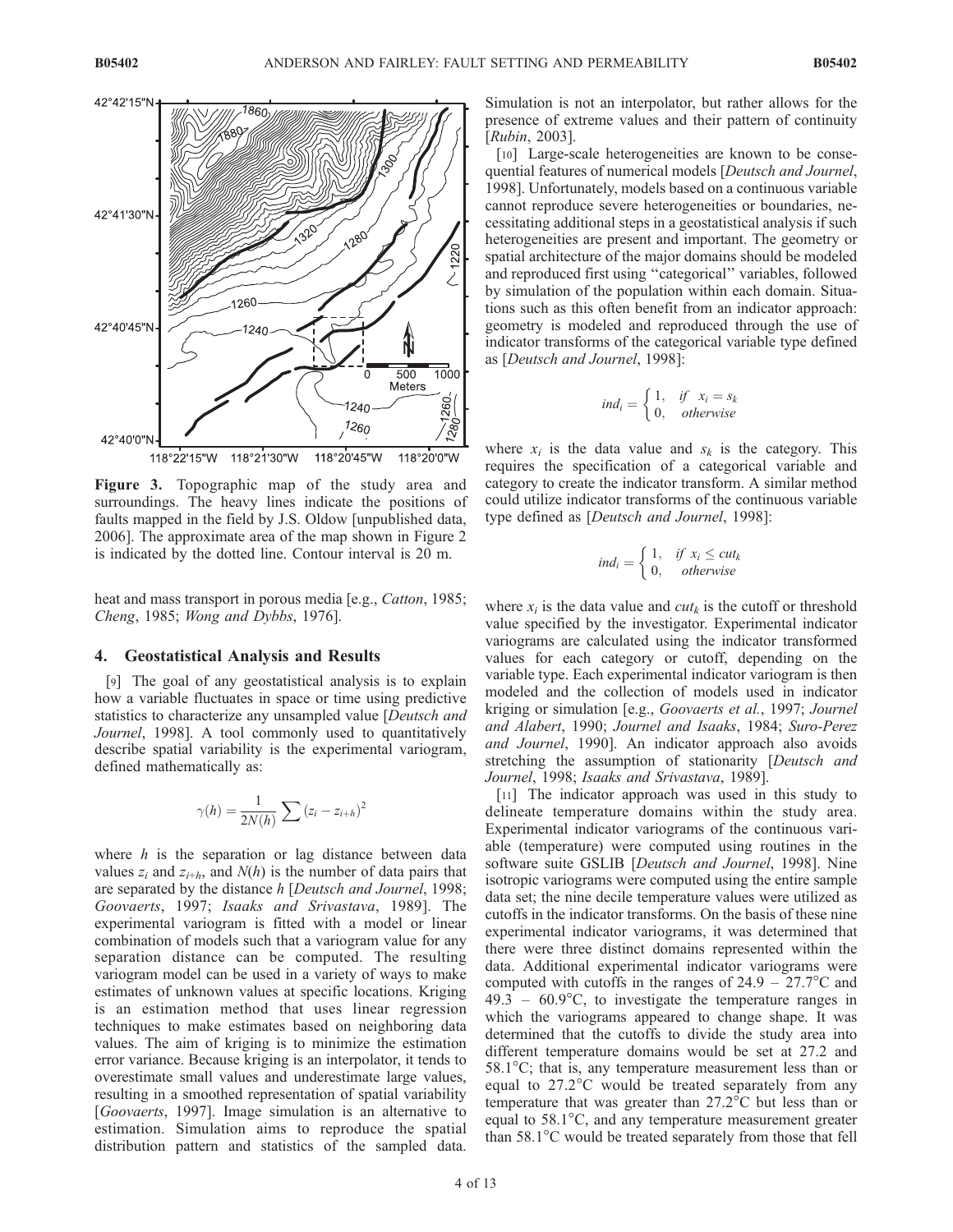Domain Direction Structure Nugget Sill Contribution Range Low exponential  $0.02$   $0.030$  6 70° exponential 0.060 10<br>
Low exponential 0.02 0.020 4 exponential  $0.02$   $0.020$   $4$ <br>exponential  $0.080$  9 160<sup>°</sup> exponential 0.080 Medium exponential 0.05 0.125 6<br>Isotropic exponential 0.075 30 Isotropic exponential  $0.075$  30<br>
High exponential  $0.06$  0.040 7  $\begin{array}{ccc}\n\text{High} & \text{exponential} & 0.06 & 0.040 & 7 \\
\text{exponential} & 0.040 & 0.120 & 30\n\end{array}$ exponential 0.120 High exponential 0.06 0.042 5<br>120° exponential 0.052 10 exponential

Table 1. Indicator Variogram Model Parameters

into either of the other two domains. The first domain, with temperatures less than or equal to  $27.2^{\circ}$ C, was called the low temperature domain; the second domain, with temperatures greater than 27.2 but less than or equal to  $58.1^{\circ}$ C, was called the medium temperature domain, and the third domain, with temperatures greater than  $58.1^{\circ}$ C, was referred to as the high temperature domain.

[12] Once the temperature domains were delineated, their geometry could be modeled. Before experimental indicator variograms were computed, variogram maps were constructed to aid in the detection of anisotropy. A variogram map is a plot of experimental variogram values in all directions and at many lags. The center of the map corresponds to the origin of the experimental variogram; variogram values near the origin represent small separation distances (lags) between pairs of data points, and lags increase with increasing distance away from the origin. If anisotropy is not present, the increase in variogram values away from the origin is similar in all directions, resulting in a circular pattern; conversely, anisotropy becomes apparent when the increase of variogram values is not uniform in all directions, resulting in an elliptical pattern [Goovaerts, 1997; Isaaks and Srivastava, 1989]. The direction in which variogram values increase more slowly (along the major axis of the ellipse) is the direction of maximum continuity. Variogram maps were generated using the appropriate GSLIB [Deutsch and Journel, 1998] routines. Three maps were generated using indicator variograms (i.e., categorical variables), one each for the high, medium, and low categorical inputs. The variogram maps for the low and high temperature domains suggested a possible anisotropy in a northeast-southwest direction, while the variogram map for the medium temperature domain did not suggest an apparent anisotropy. Plots of the indicator transforms (i.e., indicator maps) for each of the domains were generated and used to verify the spatial continuity suggested by the variogram maps. Experimental indicator variograms of the categorical variable type for each of the domains were computed and plotted as a guide to choosing the orientations of maximum and minimum continuity. Directions chosen for the experimental variograms in the low temperature domain were 70<sup>o</sup> and  $160^\circ$ , corresponding to the major and minor ranges, respectively; directions chosen for the experimental variograms in the high temperature domain were  $30^{\circ}$  and  $120^{\circ}$ , also corresponding to the respective major and minor ranges. The experimental variogram for the medium temperature domain was modeled as isotropic.

[13] The experimental indicator variograms were modeled to obtain continuous representations of the data, and the fit of each model to its corresponding experimental indicator variogram was fine-tuned using a sum of squares criterion that minimized the sum of the differences between the predicted model values and the experimental values over an appropriate range [Cressie, 1985]. Of the standard variogram models (i.e., models that satisfy the required positive definite condition), we found that exponential models best represented the experimental variograms describing the observed spatial variability. An exponential model is defined mathematically as [Deutsch and Journel, 1998]:

$$
\gamma(h) = c \cdot \left[1 - \exp\left(\frac{-3h}{a}\right)\right]
$$

where  $a$  is the effective range (in the case of the exponential model the range is defined as the separation distance at which the variogram reaches  $95\%$  of maximum) and c is the positive variance contribution, or contribution to the sill. Each experimental indicator variogram was modeled with nested exponential models (two exponential models with different contributions to the range and sill); model parameters are given in Table 1. Figure 4 shows each experimental variogram and its corresponding model variogram. The objective of variogram modeling is to capture the major spatial features of the attribute being modeled, rather than simply fitting the data to an arbitrary precision [Goovaerts, 1997]. In this study, short range correlations are thought to be more important than long range correlation due to the density of the measured data points; therefore, care was taken to fit the models more accurately at short lag distances. Figure 4b shows an experimental variogram that was modeled with a parsimonious combination of nested structures that captured the short range features, rather than an unjustifiably complicated set of nested structures used to fit the data at longer, but arguably less important, lag distances.

[14] Cross-validation was used to check the models' ability to estimate the data correctly [Davis, 1987]. In cross-validation, each data value is removed, one at a time, and the value at this location is estimated using the variogram model and neighboring data as conditioning points. The models used in this study were cross-validated and the residuals were analyzed and checked against the criteria put forth by Kitanidis [1997], which require a number of statistical tests, including normally distributed and uncorrelated residuals. The validated indicator variogram models were input to an indicator kriging (IK) routine; IK is an exact interpolator, meaning it honors indicator data at known (measured) locations. Estimates were made on a  $0.25 \times 0.25$  m grid within the study area; Figure 5 shows a map of the IK results, in which the study area has been divided into domains of low, medium, and high temperature.

[15] The final step in the present geostatistical analysis was the simulation of in-category temperatures for each of the temperature domains estimated by IK. Stochastic simulation is the process of building alternative, equally probable, high-resolution realizations of the spatial distribution of a variable [Deutsch and Journel, 1998]. Many simulation methods and algorithms exist [see Deutsch and Journel, 1998; Goovaerts, 1997; Rubin 2003]; sequential Gaussian simulation was chosen for the present study because of its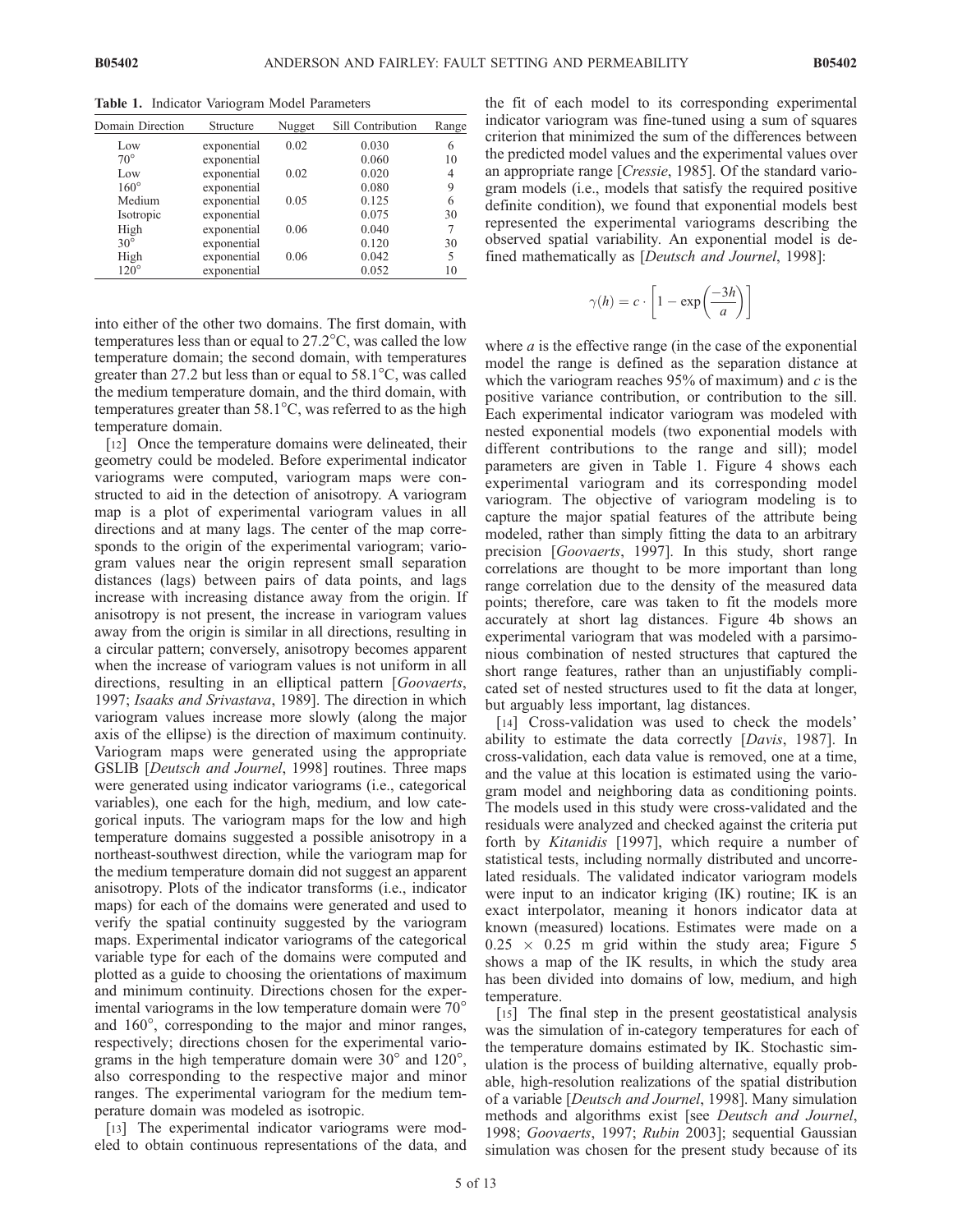

Figure 4. Variograms used for indicator kriging. Points represent experimental variogram values, solid lines are the model variograms fit to the data using the parameters given in Table 1. (a) Anisotropic variogram for the low temperature domain, oriented at  $70^{\circ}$ ; (b) Anisotropic variogram for the low temperature domain, oriented at 160°; (c) Isotropic variogram for the medium temperature domain; (d) Anisotropic variogram for the high temperature domain, oriented at  $30^{\circ}$ ; (e) Anisotropic variogram for the high temperature domain, oriented at  $120^\circ$ .

robust character and established record of successful applications when dealing with continuous spatial phenomena. The approach is considered ''sequential'' because simulated values are conditioned not only on sampled data within the search neighborhood, but also on approximated values already drawn (simulated) at unsampled locations. Gaussian-related algorithms require a variable that is multivariate normal. A necessary step in meeting the requirement

of multivariate normality is the transformation of the data to normal scores; the continuous temperature data within each domain were transformed separately so that the distribution of temperatures within each domain was normalized. The new variable, normal score temperature, is univariate normal. Subsequently, the data were checked for bivariate normality by creating p-quantile indicator variograms and checking for symmetric destructuration; that is, checking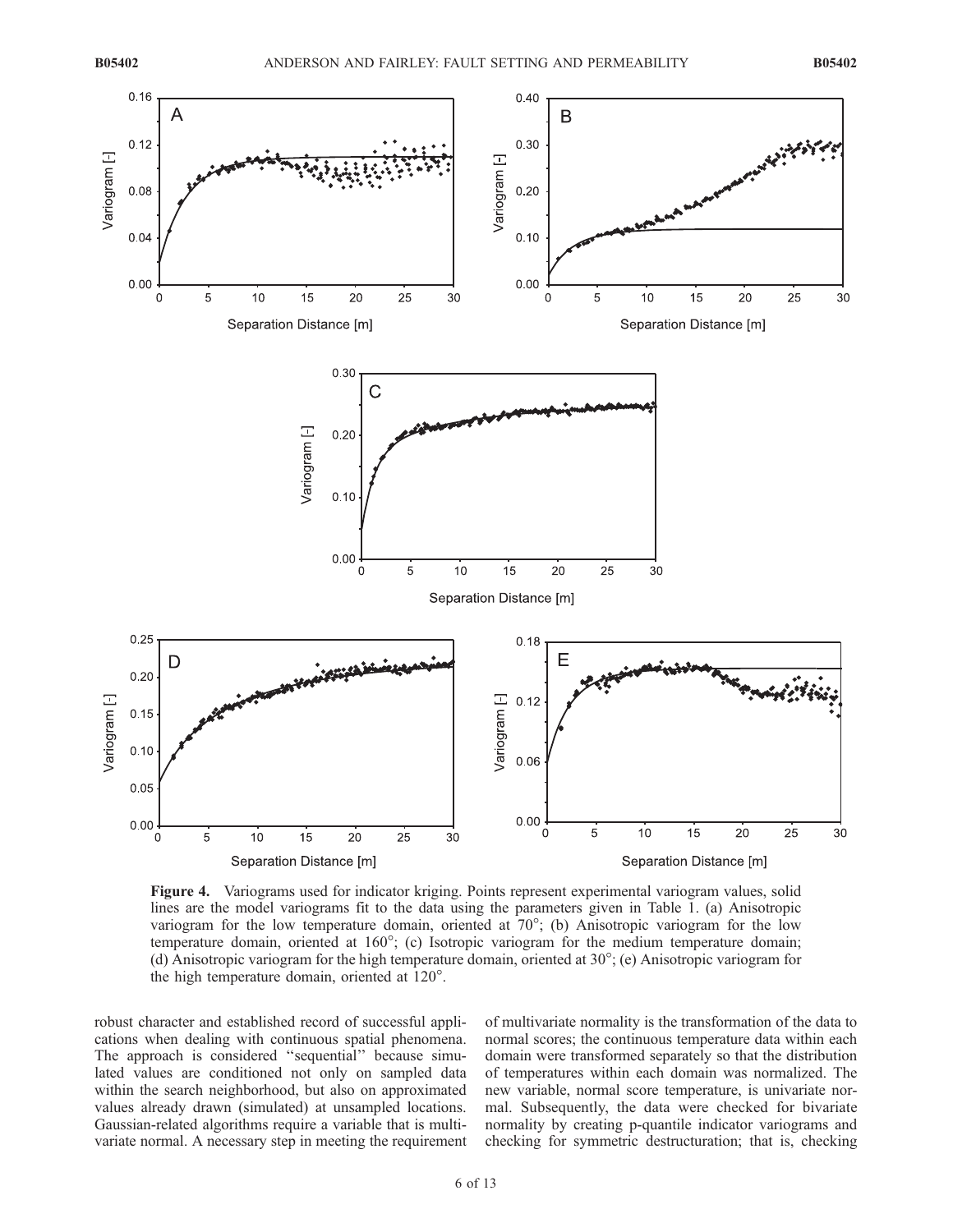

Figure 5. Temperature domains in the study site. Kriging was used to divide ground temperatures into three domains on the basis of the spatial statistics of the measured temperatures. The three domains, indicated in the figure, are low (measured temperatures less than 27.2°C), medium (temperatures between 27.2 and 58.1 $^{\circ}$ C), and high temperatures (measured temperatures greater than 58.1 $^{\circ}$ C).

that the practical ranges of the indicator variograms decreased symmetrically and continuously as p tended toward its bounding values of 0 and 1. Symmetric destructuration is a sufficient check for bivariate normality; although further checks for multivariate normality exist, it is common practice to assume multivariate normality if the data can be shown to posses bivariate normality [Deutsch and Journel, 1998].

[16] A variogram map based on the normal score temperatures was generated for each of the temperature domains; however, none of the maps suggested an apparent anisotropy in the structure of the continuous variable. As a result, isotropic experimental variograms of the normal score temperatures within each domain were computed, and model variograms were developed for the experimental variograms of each of the temperature domains. As might be expected, the model that best described the experimental variogram within each temperature domain differed between domains. A single exponential model was used to represent the low temperature domain; the medium temperature domain was modeled using nested spherical models, and the high temperature domain was adequately characterized by a single spherical model. A spherical model is defined mathematically as [Deutsch and Journel, 1998]:

$$
\gamma(h) = \begin{cases} c \cdot \left[ 1.5 \left( \frac{h}{a} \right) - 0.5 \left( \frac{h}{a} \right)^3 \right], & h \le a \\ c, & h > a \end{cases}
$$

where  $a$  is the actual range and  $c$  is the positive variance contribution; the parameters used to describe these models

are given in Table 2. Figure 6 shows each experimental variogram and its corresponding model. The models were cross-validated, and the residuals were analyzed and checked against the criteria of Kitanidis [1997]. The validated normal score temperature variograms were input into the sequential Gaussian simulation routine, and 100 equally probable normal score temperature fields were simulated on a 55  $\times$  36 m grid, at a resolution of 0.25  $\times$ 0.25 m/pixel for each domain. Individual realizations were based on the normal score variogram for the appropriate domain, and conditioned on any measured in-category data points and previously simulated points within the search radius. The simulated values for each category were averaged over the 100 equally probable simulations on a point-by-point basis (''E-type'' estimates), and the pointwise averaged temperatures within each domain were truncated according to the domain geometry estimated in the IK procedure. Finally, E-type estimates for all three domains were superposed to obtain a representative simulated temperature field for the entire site; Figure 7 shows an image of the composite temperature field. Summary statistics of the simulated domains are compared

Table 2. Simulation Variogram Model Parameters, Isotropic Models

| Domain | Structure   | Nugget | Sill Contribution | Range |  |
|--------|-------------|--------|-------------------|-------|--|
| Low    | exponential | 0.20   | 0.80              |       |  |
| Medium | spherical   | 0.30   | 0.35              |       |  |
|        | spherical   |        | 0.45              | 30    |  |
| High   | spherical   | 0.60   | 0.55              |       |  |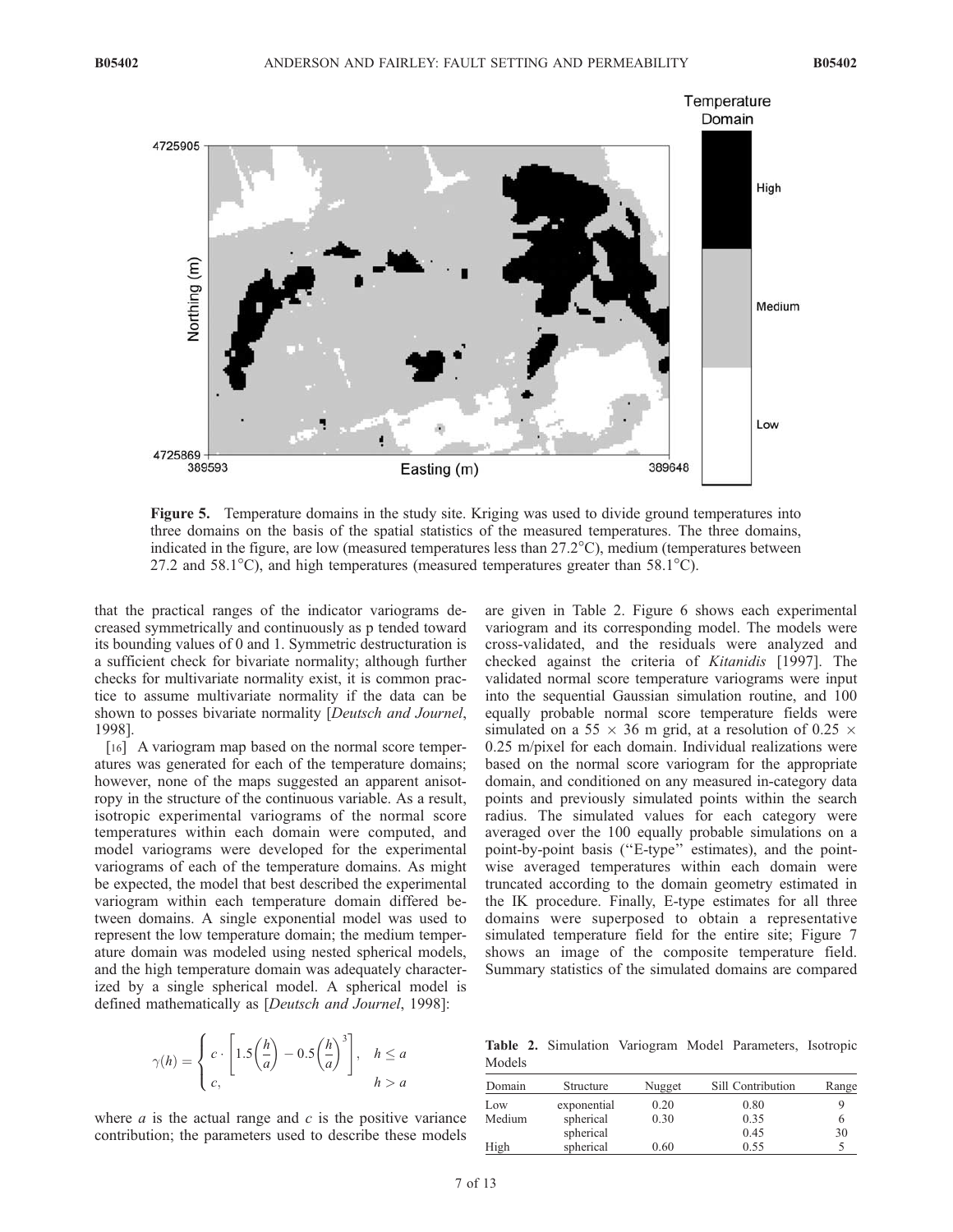

Figure 6. Continuous variable variograms. One isotropic variogram was used to represent the spatial structure of each temperature domain for in-category simulation of temperatures by sequential Gaussian simulation. Points represent experimental variogram values, while the solid lines are the model fits; parameters used in the models are presented in Table 2. (a) Low temperature domain variogram; (b) Medium temperature domain variogram; C. High temperature domain variogram.

to those of the sampled domains in Table 3; frequency histograms showing the distribution of temperatures within the simulated and sampled domains are presented in Figure 8.

## 5. Discussion and Interpretation

[17] Curewitz and Karson [1997] describe five specific structural settings in which hot springs are commonly found (Figure 9). On the basis of the spatial distribution of recurring patterns of hydrothermal spring expression, the five settings were given as: (1) Fault-tip lines. At the termination or tip of an isolated fault, a roughly circular breakdown region is expected to develop. Here, stress associated with fault propagation is concentrated at the tip, driving fracturing into the surrounding rock; (2) Fault interaction areas. Individual breakdown regions will merge when fault tip-lines are in proximity. In such interaction areas, shape and size of the modified breakdown region will depend on the specific geometry and kinematics of the individual faults; (3) Locked fault intersections. The junction of more than two faults with opposing slip vectors gives rise to a breakdown region in the intersection area that is controlled by the kinematic incompatibility of the opposing directions of slip; (4) Slipping fault intersections. The junction of faults with parallel or compatible slip vectors

does not give rise to a significant breakdown region, since stress buildup is minimized at the fault intersection; and (5) Fault traces, where displacement on the fault may give rise to localized fracturing along the plane of slip. A sixth category, ''asystematic'' hot springs, was also defined to represent hydrothermal springs not obviously associated with any known fault. The investigators found that the structural settings that hosted hydrothermal springs varied somewhat between different tectonic settings, but among all tectonic settings the greatest percentage of hydrothermal activity was found in fault interaction areas, followed by (in order of decreasing prevalence) fault tip-lines, fault intersections, and fault trace settings [Curewitz and Karson, 1997]. As mentioned earlier, the motivation for the present study was, in part, to apply the methods developed in previous studies to a class of structural settings more widely distributed than fault trace hot springs, the category to which the Borax Lake Hot Springs belongs.

[18] Unfortunately, there is little information available to constrain the structural setting of the Mickey Hot Springs, other than the broad generalities discussed in the introductory section. The trace(s) of the controlling fault(s) are obscured by surficial alluvium, and descriptions of the faults differ somewhat between investigators. A number of factors, however, limit the possible structural settings that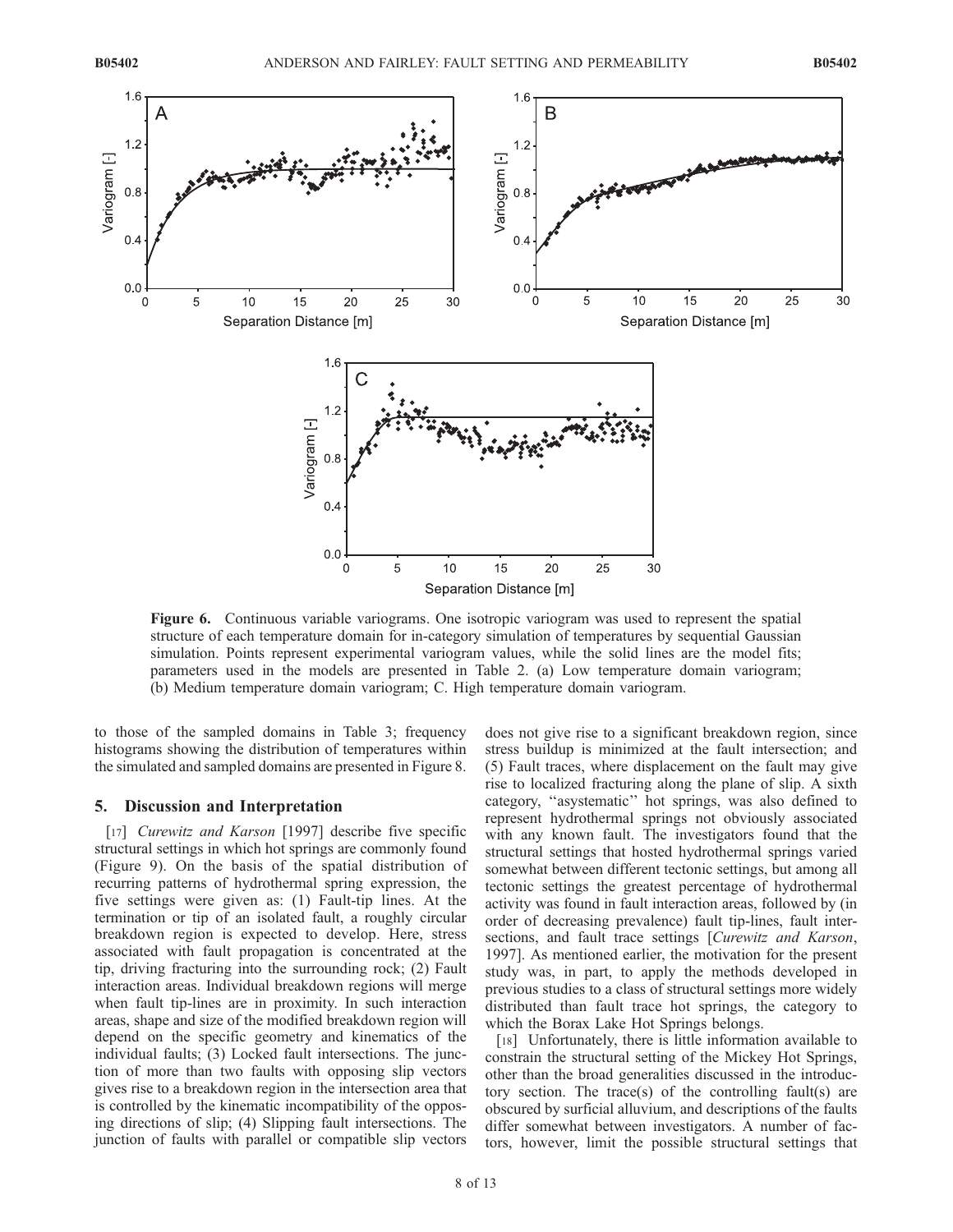

Figure 7. Composite temperature field for the Mickey Hot Springs study area. The composite temperature field shown represents the superposed results of 100 in-category sequential Gaussian simulations (E-type estimates), with values simulated at a spacing of  $0.25 \times 0.25$  m. The simulation exactly honors the measured data points, which were collected on a spacing of  $1 \times 1$  m.

could host the Mickey Hot Springs. As discussed by Curewitz and Karson [1997], the high average temperature of the springs (77.0 $\degree$ C for all the springs, and 86.9 $\degree$ C, with many of the spring temperatures pinned at the nominal boiling point, for the 35 springs in the area of the site described in the present study), pod-like geometry (as opposed to a linear distribution, as would be expected for a fault trace setting such as Borax Lake), and some evidence for spatial translation with time of the center of thermal activity all argue that the springs are located in a fault tipline, fault interaction or locked intersection setting. The geometry of the breakdown region (region of fractured rock associated with stress concentration in and around the fault) controlling the distribution of springs at the Mickey site is strongly dependent on the mode of deformation, which in

turn is determined by the magnitudes and orientations of stress components and the geometry of the fault system relative to the stress tensor. Considerable work has been done on understanding the geometry of fracturing associated with faulting; for example, in the process zone associated with a fault tip-line setting [e.g., Cowie and Scholz, 1992; Scholz et al., 1993; Vermilye and Scholz, 1998], or in the step-over regions of strike-slip [Connolly and Cosgrove, 1999] and oblique-slip [Crider, 2001; Crider and Pollard, 1998] faults. It is possible that the thermal data presented here could be used in a detailed model of the site stress-field to determine the actual structural setting; however, such modeling is outside the scope of the present paper. We therefore limit the discussion below to descriptive and

Table 3. Summary Statistics for Model Domain and Sub-Domains

|                    | Low     |           | Medium  |           | High    |           | All    |           |
|--------------------|---------|-----------|---------|-----------|---------|-----------|--------|-----------|
|                    | Sample  | Simulated | Sample  | Simulated | Sample  | Simulated | Sample | Simulated |
| Mean               | 24.3    | 24.2      | 38.4    | 37.8      | 75.7    | 75.8      | 44.0   | 40.9      |
| Standard error     | 0.12    | 0.02      | 0.27    | 0.04      | 0.66    | 0.08      | 0.50   | 0.09      |
| Median             | 24.7    | 24.5      | 36.5    | 36.2      | 72.9    | 75.8      | 37.3   | 35.9      |
| Mode               | 25.2    | 25.2      | 31.6    | 31.6      | 64.3    | 64.3      | 31.6   | 31.6      |
| Standard deviation | 2.03    | 1.48      | 8.32    | 5.64      | 12.16   | 5.81      | 19.65  | 16.25     |
| Sample variance    | 4.11    | 2.18      | 69.16   | 31.76     | 147.85  | 33.81     | 386.04 | 264.11    |
| Kurtosis           | $-0.26$ | 0.34      | $-0.74$ | $-0.25$   | $-1.09$ | 0.90      | 0.30   | 0.94      |
| Skewness           | $-0.68$ | $-0.87$   | 0.60    | 0.70      | 0.45    | 0.41      | 1.09   | 1.35      |
| Range              | 9.0     | 9.0       | 30.8    | 30.8      | 40.1    | 40.1      | 80.3   | 80.3      |
| Minimum            | 18.2    | 18.2      | 27.3    | 27.3      | 58.4    | 58.4      | 18.2   | 18.2      |
| Maximum            | 27.2    | 27.2      | 58.1    | 58.1      | 98.5    | 98.5      | 98.5   | 98.5      |
| Count              | 288     | 6041      | 922     | 22211     | 340     | 4900      | 1550   | 33152     |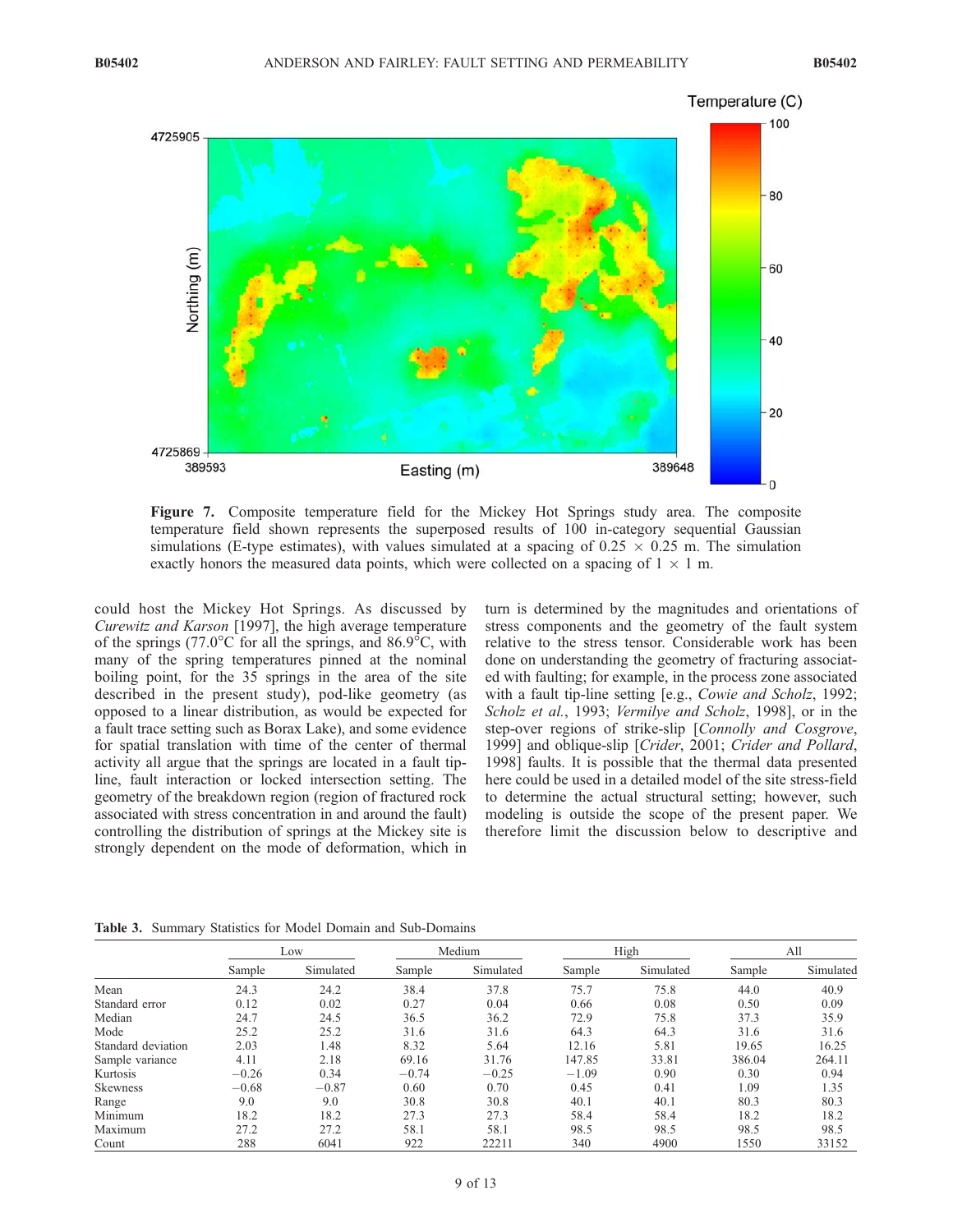

Figure 8. Frequency histograms for measured and simulated temperature data. (a) Measured temperature data from the low temperature domain; (b) Histogram for simulated temperatures in the low temperature domain; (c) Measured temperature data in the medium temperature domain; (d) Simulated temperature distribution in the medium temperature domain; (e) Measured data points for the high temperature domain; (f) Simulated temperatures in the high temperature domain.

conceptual comments regarding the controls placed on fluid flow by localized fracturing.

[19] Geostatistics is a family of primarily descriptive techniques of analysis, and therefore does not offer a physical explanation for the underlying drivers responsible for observed distributions of data. It is often possible, however, to attach physical significance to the spatial models developed. In the present case, probably the most valuable insights come from the indicator analysis, in which the measured temperature field was separated into three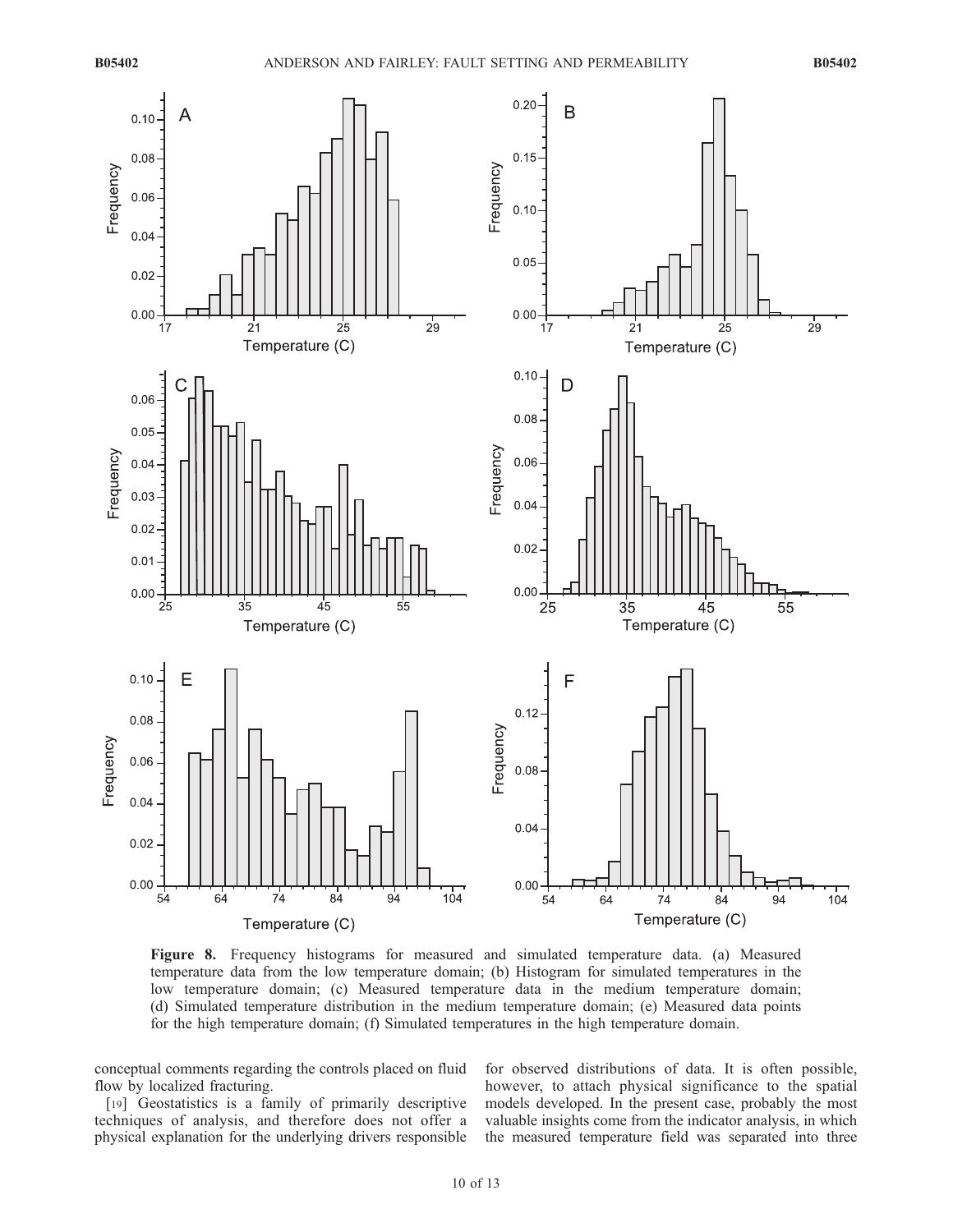

Figure 9. Structural settings of hot springs. Stars indicate the locations where hot springs are likely to develop in the given structural setting; breakdown regions are indicated by shading. (a) Fault trace (kinematically maintained); (b) Slipping fault intersection (kinematically maintained); (c) Fault tip (dynamically maintained); (d) Fault tip interaction area (dynamically maintained); (e) Locked fault intersection (dynamically maintained). Reprinted from Curewitz and Karson [1997] with permission from Elsevier.

domains (designated low, medium, and high temperature in a preceding section). This type of indicator analysis is designed to partition the domain into sub-areas that share an underlying generating process; that is, the spatial correlation structure within each sub-domain is internally homogeneous and arises as a result of physical factors that differ between the sub-domains. Because temperatures are roughly proportional to permeability, at least over a limited range [Fairley et al., 2003; Fairley and Hinds, 2004; Forster and Smith, 1988; Heffner and Fairley, 2006], and because permeable pathways in hydrothermal systems are generally caused and maintained by fracturing, we postulate the high temperature areas in Figures 5 and 7 correspond to areas of more fracturing (or larger fractures), and represent the spatial pattern of the breakdown region. Two main zones or bands of high temperature are apparent in the figure; both



Figure 10. Expected stress distribution within a releasing step. Extensional fractures (Ex) should form in areas of tensile stress, or in areas of mixed tensile and shear stress. Shear fractures (Sh) should form in areas of transtension or shear stress. Reprinted from *Curewitz and Karson* [1997] with permission from Elsevier.



Figure 11. Conceptual setting at the Mickey Hot Springs area. Areas of high temperature, corresponding to high permeability, occur along the lateral margins where extensional fractures are likely to form.

zones are slightly curved, and they occur on opposite sides within the boundary of the study area. We propose these zones correspond to areas of opening-mode fractures; the directions of anisotropy indicated by the experimental variograms  $(30^{\circ}$  and  $120^{\circ}$ , respectively, for the major and minor ranges of the high temperature domain) may be oriented parallel/normal to the trace of the fractures. This latter point will require verification by additional fieldwork, however, and separate analyses for two zones would be needed to detect any potential rotation of fracture orientations resulting from changes in the stress field. The medium temperature zones probably correspond to regions of compressional or shear fractures, which would be significantly less permeable than opening mode fractures, or to areas warmed by the diffusion of heat from the high temperature domain. Temperatures in the low temperature zones represent unperturbed or minimally perturbed conditions.

[20] The faults controlling Mickey Hot Springs, as mapped by J.S. Oldow [unpublished data, 2006; see Figure 3] are northeast-striking, left-stepping normal faults, oriented at an angle of roughly  $35^\circ$  to the dominant direction of extension, which would result in a significant component of left-lateral slip, in addition to the dip-slip. Left-oblique slip on a left-stepping fault will produce a zone of extension in the ramp area between the segments (i.e., a releasing step), as shown schematically in Figure 10. Figure 11 shows a conceptual diagram illustrating the study area in such a situation, assuming the orientation of the stepover as mapped by J.S. Oldow and the simulated temperature field from Figure 7. For this scenario, Crider's [2001]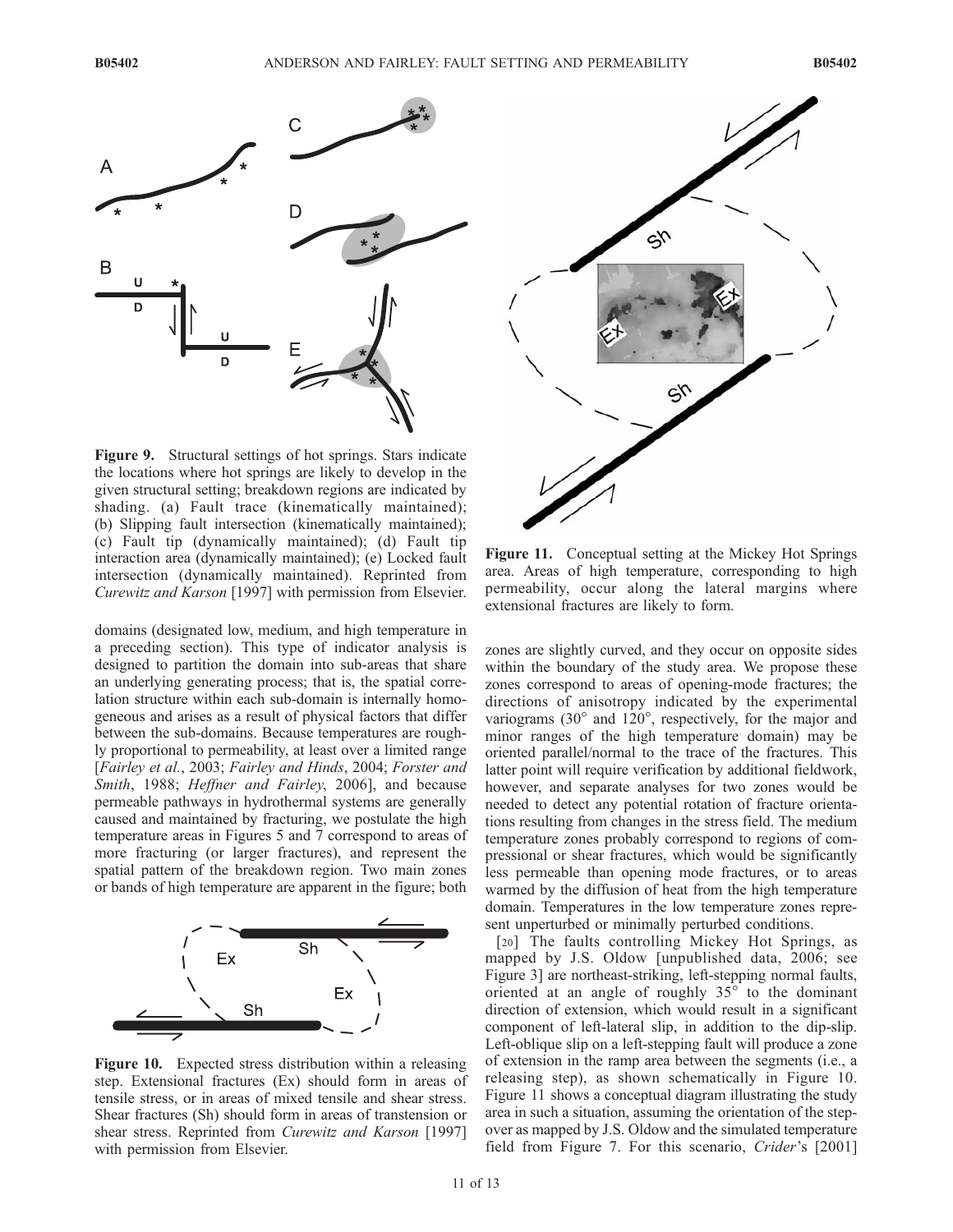modeling of oblique slip is probably the most relevant, although elements of Connolly and Cosgrove's [1999] model for pure strike-slip also offer insights into the distribution of fracturing in the study area (e.g., compare the location and curvature of the high temperature regions of Figure 7 of this study with the narrow bands of extensional fracturing that connect the fault segments in Figures 3c and 3d of Connolly and Cosgrove [1999]). On the basis of the conceptual model of Figure 11 and the numerical results of Crider [2001], the ratio of overlap to spacing between the fault segments would be estimated to be on the order of 1:1 or 1.2:1. Furthermore, as *Crider* [2001] pointed out, when the sense of step and sense of oblique slip are the same (i.e., a left-step with left-oblique slip, as in the present instance), echelon fault segments are most likely to breach on the low part of the relay ramp between the segments, which would explain the large, better-developed area of high temperatures in the northeast part of the study domain (Figure 7); thus, the observed distribution of temperatures at Mickey Hot Springs could be viewed as a possible snapshot of a ramp-breach in progress.

[21] Interpretations other than that offered in Figure 11 are also possible; for example, the springs may be located in a fault tip-line setting. In the case of fault tips, the breakdown area/process zone would be expected to be roughly circular in shape, with a radius that scales as 0.01L to 0.1L, where L is the length of the fault [Cowie and Scholz, 1992; Scholz et al., 1993; Vermilye and Scholz, 1998], offering the possibility of constraining the length of the fault with the help of the information presented in Figures 5 and 7. Although the system geometry cannot be determined uniquely at the level of analysis presented here, we believe the ability to delineate the probable extent of fracturing associated with the controlling fault(s), when combined with detailed mapping of site-specific features, offers the potential to gain more information about the site than would be possible without the temperature data.

# 6. Conclusions

[22] In this study we have presented a geostatistical analysis of temperature distributions arising from the discharge of hydrothermal fluids at Mickey Hot Springs in the Alvord Basin of southeast Oregon. Indicator transforms and variogram modeling were used to treat major heterogeneities, separating the study site into domains of distinct characteristics, and the geometries of the resulting domains were modeled using indicator kriging. Within each domain, sequential Gaussian simulation was used to generate 100 equally probable temperature field realizations, based on 1550 data points measured at the land surface over the study area. The in-domain simulations, which were conditioned to match the measured data points, were averaged on a pointby-point basis, then truncated by domain and combined to form a composite image of shallow subsurface temperatures in the study area (Figure 7).

[23] Because temperatures are roughly proportional to permeability, at least over a limited range [Fairley et al., 2003; Fairley and Hinds, 2004; Forster and Smith, 1988; Heffner and Fairley, 2006], and because permeable pathways in hydrothermal systems are generally caused and maintained by fracturing, we postulate the high temperature areas at Mickey Hot Springs (Figure 7) correspond to areas of more fracturing (or larger fractures), and represent the pattern of the breakdown region associated with the fault(s) controlling the observed hydrothermal discharge. Although the available data are insufficient to uniquely determine the structural setting of the springs the observed distribution of temperatures is consistent with the location of the study area in a fault tip-line region or in a releasing step within an obliquely slipping fault interaction area.

[24] Predicting the transport of energy and fluids in faultcontrolled settings is important for a number of disciplines; previous efforts to model the controls placed on fluid flow in faulted environments have been motivated, for example, by applications to hydrocarbon migration and trapping [e.g., Crider, 2001; Crider and Pollard, 1998] or to ore emplacement [e.g., Connolly and Cosgrove, 1999; Cox and Knackstedt, 1999]. In this paper, we have tried to point out that observable quantities such as the presence and spatial distribution of springs or the spatial distribution of temperatures in hydrothermal outflow zones can feed back into an understanding of the geometry of the controlling faults, the way in which the local stress field is perturbed by faulting, and the extent and orientation of fracturing associated with deformation. Although the information presented is primarily descriptive of the thermal-hydrologic characteristics of the site, we believe the potential exists to extract additional detail regarding the mechanical and thermalmechanical conditions through the application of more sophisticated techniques. At a minimum, the study illustrates the importance of incorporating hydrologic and thermal information whenever possible in characterizing fault zones, and suggests that thermal-hydrologic data, collected in a fashion similar to that described above, may constitute an additional source of information for the study of faultcontrolled deformation.

[25] **Acknowledgments.** The authors would like to thank J.S. Oldow for allowing his map of faults in the Mickey Basin to be used in the present study, and the field team responsible for collecting the data used in this study: A. Colter, L. Garringer, J. Hinds, K. Link, and K. Nicholson. The original manuscript was strengthened and greatly improved as a result of review comments by N. Davatzes and R. Lunn. Additional thanks are due to J. Hinds for assistance with maps and figures for the manuscript. Fieldwork for this study was supported by the National Science Foundation under award EAR-0511061.

#### References

- Barton, C., M. D. Zoback, and D. Moos (1995), Fluid flow along potentially active faults in crystalline rocks, Geology, 23, 683-686.
- Bishop, B. P., and D. K. Bird (1987), Variation in sericite compositions from fracture zones within the Coso hot springs geothermal system, Geochim. Cosmochim. Acta, 51, 1245 – 1256.
- Brown, D. E., and N. V. Peterson (1980), Preliminary geology and geothermal resource potential of the Alvord Desert area, Oregon, Oregon Department of Geology and Mineral Industries Open-File Report 0-80-10, 57 pp.
- Caine, J. S., J. P. Evans, and C. B. Forester (1996), Fault zone architecture and permeability structure, Geology, 24, 1025-1028.
- Catton, I. (1985), Natural convection heat transfer in porous media, in Natural Convection, Fundamentals and Applications, edited by S. Kakaç, W. Aung, and R. Viskanta, pp. 514-547, Hemisphere Publishing Corporation, New York.
- Cheng, P. (1985), Natural convection in a porous medium: External flows, in Natural Convection, Fundamentals and Applications, edited by S. Kakaç, W. Aung, and R. Viskanta, pp. 475-513, Hemisphere Publishing Corporation, New York.
- Chester, F. M., and J. M. Logan (1986), Implications for mechanical properties of brittle faults from observations of the Punchbowl fault zone, California, Pure Appl. Geophys., 124, 79 – 106.